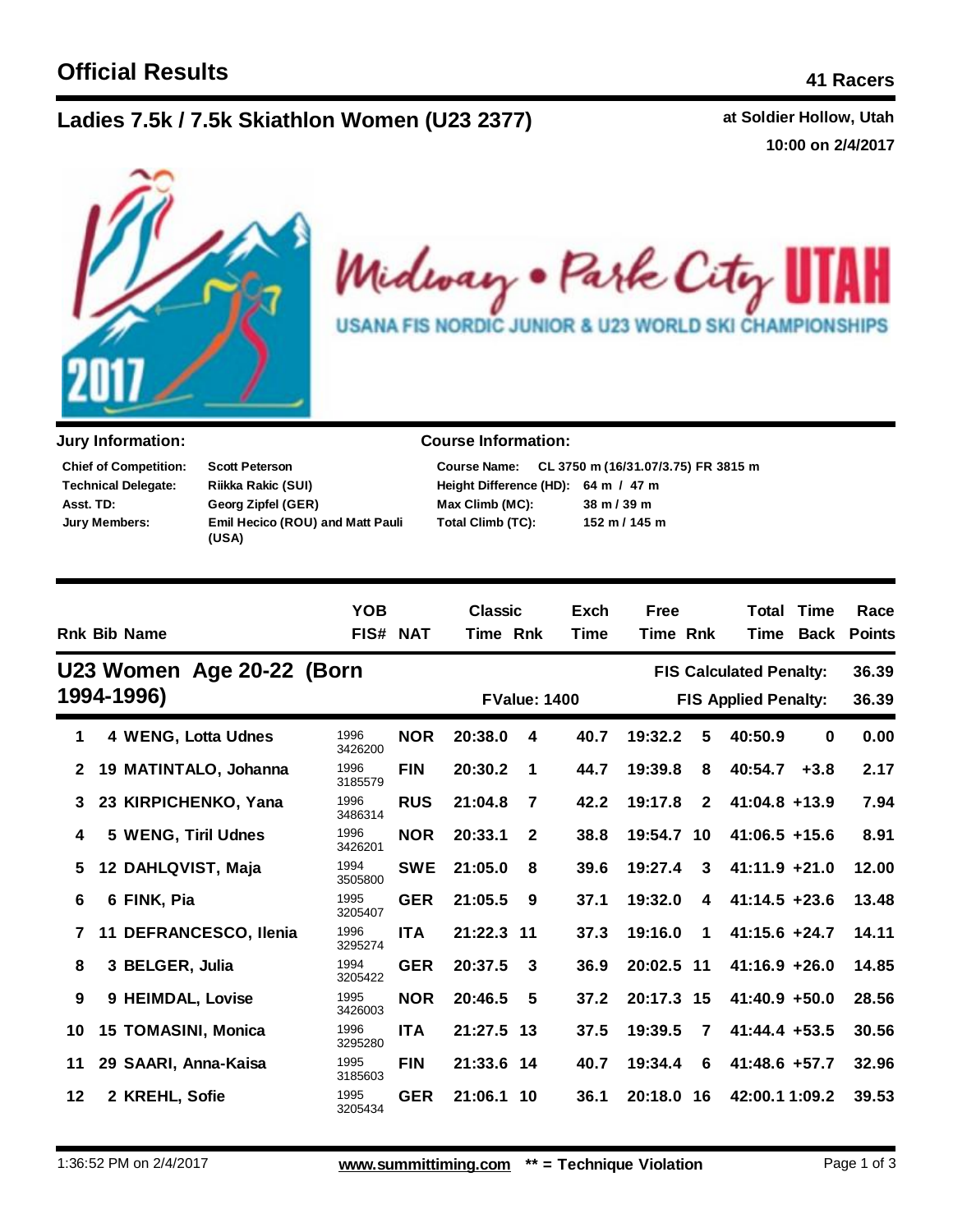|    |                                 | <b>YOB</b>      |            | <b>Classic</b> |     | Exch        | <b>Free</b>     |     | <b>Total Time</b>     | Race          |
|----|---------------------------------|-----------------|------------|----------------|-----|-------------|-----------------|-----|-----------------------|---------------|
|    | <b>Rnk Bib Name</b>             | FIS#            | NAT        | Time Rnk       |     | <b>Time</b> | <b>Time Rnk</b> |     | Time Back             | <b>Points</b> |
| 13 | 17 MORKOVKINA, Anna             | 1995<br>3486352 | <b>RUS</b> | 21:41.2 15     |     | 39.4        | 20:20.6 17      |     | 42:41.1 1:50.2        | 62.95         |
| 14 | 24 SIXTOVA, Anna                | 1996<br>3155306 | <b>CZE</b> | 21:56.7 21     |     | 37.8        | 20:07.4 13      |     | 42:41.8 1:50.9        | 63.35         |
| 15 | 21 MEIER, Alina                 | 1996<br>3515252 | <b>SUI</b> | 21:47.9 16     |     | 39.8        | 20:33.0         | 21  | 43:00.6 2:09.7        | 74.09         |
| 16 | 1 GANZ, Caterina                | 1995<br>3295241 | <b>ITA</b> | 21:23.0 12     |     | 44.1        | 20:58.4 28      |     | 43:05.4 2:14.5        | 76.83         |
| 17 | 30 ALESHINA, Tatiana            | 1994<br>3485933 | <b>RUS</b> | 22:01.7 22     |     | 39.2        | 20:26.6 18      |     | 43:07.4 2:16.5        | 77.97         |
| 18 | 20 LYLYNPERA, Katri             | 1994<br>3185447 | <b>FIN</b> | 21:48.5 17     |     | 41.0        | 20:38.6 22      |     | 43:08.0 2:17.1        | 78.31         |
| 19 | 10 BEATTY, Dahria               | 1994<br>3105146 | <b>CAN</b> | 21:56.1 20     |     | 40.5        | 20:32.5         | 20  | 43:09.0 2:18.1        | 78.89         |
| 20 | 22 SEEBACHER, Anna Roswith 1994 | 3055093         | <b>AUT</b> | 22:31.4 26     |     | 41.5        | 20:04.7 12      |     | 43:17.5 2:26.6        | 83.74         |
| 21 | 16 STEWART-JONES, Katherin 1995 | 3105214         | <b>CAN</b> | 21:49.2 18     |     | 41.7        | 20:49.4 26      |     | 43:20.2 2:29.3        | 85.28         |
| 22 | 14 HYNCICOVA, Petra **          | 1994<br>3155270 | <b>CZE</b> | 22:03.5 23     |     | 38.6        | 20:39.6 23      |     | 43:21.6 2:30.7        | 86.08         |
| 23 | 18 VINSA, Lisa                  | 1995<br>3505874 | <b>SWE</b> | 22:35.9 29     |     | 43.3        | 20:09.5 14      |     | 43:28.7 2:37.8        | 90.14         |
| 24 | <b>7 CLAUDEL, Delphine</b>      | 1996<br>3195219 | <b>FRA</b> | 22:27.9 24     |     | 47.6        | 20:39.9         | 24  | 43:55.2 3:04.3 105.28 |               |
| 25 | 25 MOLANDER KRISTIANSEN, 1995   | 3505858         | <b>SWE</b> | 23:17.6 36     |     | 45.5        | 19:52.6         | 9   | 43:55.6 3:04.7 105.50 |               |
| 26 | 8 HIERNICKEL, Lydia             | 1996<br>3515238 | <b>SUI</b> | 21:52.9 19     |     | 41.2        | 21:25.9         | 32  | 44:00.0 3:09.1 108.02 |               |
| 27 | 33 UREVC, Eva                   | 1995<br>3565055 | <b>SLO</b> | 22:28.6 25     |     | 40.5        | 21:08.8         | -29 | 44:17.8 3:26.9 118.19 |               |
| 28 | 28 LIKHACHEVA, Maria            | 1995<br>3485935 | <b>RUS</b> | 22:56.5 34     |     | 40.5        | 20:42.5 25      |     | 44:19.5 3:28.6 119.16 |               |
| 29 | 32 VEZINA, Frederique           | 1994<br>3105157 | <b>CAN</b> | 23:14.4 35     |     | 43.3        | 20:29.5 19      |     | 44:27.1 3:36.2 123.50 |               |
| 30 | 26 KNORI, Jesse                 | 1994<br>3535566 | <b>USA</b> | 22:34.7 28     |     | 43.8        | 21:12.6 30      |     | 44:31.0 3:40.1 125.73 |               |
| 31 | 27 SONNESYN, Alayna             | 1996<br>3535659 | <b>USA</b> | 22:54.3 33     |     | 45.6        | 20:53.5         | 27  | 44:33.4 3:42.5 127.10 |               |
| 32 | 40 VEERPALU, Anette             | 1996<br>3395086 | <b>EST</b> | 22:32.8 27     |     | 43.6        | 21:22.3 31      |     | 44:38.7 3:47.8 130.12 |               |
| 33 | 34 BATHE, Nichole               | 1995<br>3535463 | <b>USA</b> | 22:51.6 30     |     | 41.2        | 21:55.1 33      |     | 45:27.8 4:36.9 158.17 |               |
| 34 | 37 WINKLER, Anne                | 1994<br>3205350 | <b>GER</b> | 22:53.6 31     |     | 40.5        | 22:11.0 36      |     | 45:45.0 4:54.1 168.00 |               |
| 35 | 39 CHANLOUNG, Karen             | 1996<br>3905001 | <b>THA</b> | 22:53.7 32     |     | 39.3        | 22:39.4 38      |     | 46:12.4 5:21.5 183.65 |               |
| 36 | 35 STOCK, Corey                 | 1994<br>3535455 | <b>USA</b> | 23:44.2 38     |     | 42.6        | 22:06.2 35      |     | 46:33.0 5:42.1 195.41 |               |
| 37 | 36 LETOCHA, Urszula             | 1994<br>3435133 | <b>POL</b> | 23:37.1 37     |     | 47.8        | 22:22.8 37      |     | 46:47.6 5:56.7 203.75 |               |
| 38 | 41 PETITJEAN, Mathilde          | 1994<br>3960101 | <b>TOG</b> | 24:10.1 40     |     | 41.1        | 22:04.6 34      |     | 46:55.7 6:04.8 208.38 |               |
|    | 13 MURUD, Thea Krokan           | 1994<br>3425912 | <b>NOR</b> | 20:51.3        | - 6 | 39.6        |                 |     | <b>DNF</b>            |               |
|    | 31 JULIN, Andrea                | 1994<br>3185514 | <b>FIN</b> |                |     |             |                 |     | <b>DNF</b>            |               |
|    | 38 JACKSON, Jennifer            | 1995<br>3105217 | <b>CAN</b> | 23:49.4 39     |     | 45.4        |                 |     | <b>DNF</b>            |               |